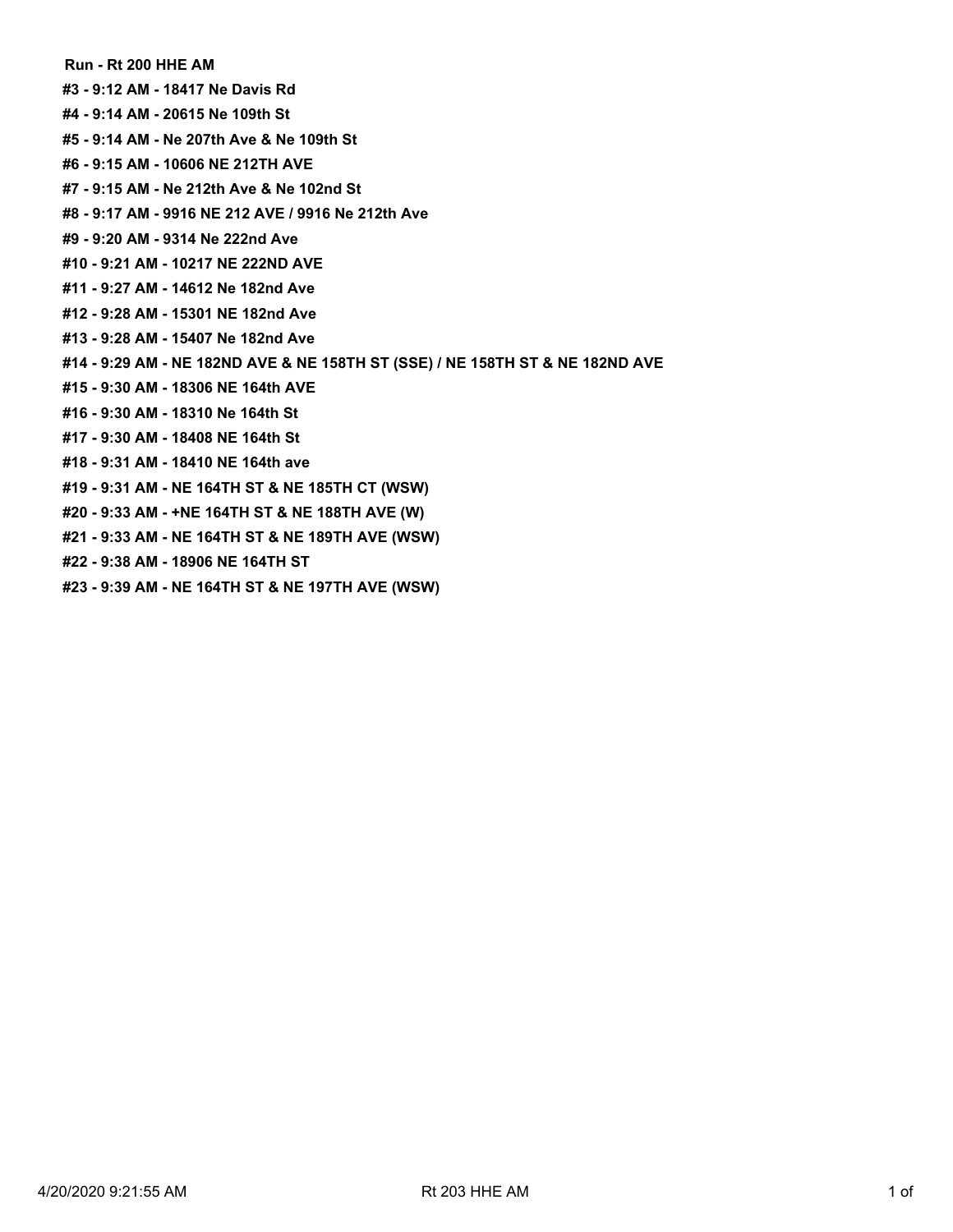**Run - Rt 201 HHE AM #3 - 9:10 AM - 15921 Ne 152nd Ave #4 - 9:11 AM - 17103 NE 152 AVE / 17103 NE 152ND AVE #5 - 9:11 AM - 17511 NE 152 AVE / 17511 NE 152ND AVE #6 - 9:11 AM - NE 152ND AVE & NE 179TH CIR (SSE) #7 - 9:13 AM - 15316 NE 181 ST / 15316 NE 181ST ST #8 - 9:13 AM - 15409 NE 181 ST A / 15406 NE 181ST ST #9 - 9:15 AM - 18103 NE 159TH AVE #10 - 9:15 AM - 15911 NE 183 ST / 15911 NE 183RD ST #11 - 9:16 AM - TURN AROUND / Ne 183rd St & Ne 161st Ave #12 - 9:16 AM - Ne 183rd St & Ne 159th Ave #13 - 9:19 AM - 15512 NE 181 LP / 15512 NE 181ST LOOP #14 - 9:20 AM - 15202 NE 181ST ST #15 - 9:21 AM - NE 152ND AVE & NE CEDARS VIEW DR (NNW) #16 - 9:22 AM - 16700 NE 152ND AVE #17 - 9:23 AM - 15818 Ne 159th St #18 - 9:23 AM - NE 159TH ST & NE 160TH CT (WSW) #19 - 9:24 AM - 16021 Ne 159th St #20 - 9:24 AM - Ne 164th Ct & Ne 159th St #21 - 9:25 AM - 16003 NE 170TH AVE #22 - 9:25AM - 16105 Ne 170th Ave #23 - 9:26 AM - NE 170TH AVE & NE 164TH CIR (SSE) / NE 164TH CIR & NE 170TH AVE #24 - 9:26 AM - 16811 NE 170th Ave #25 - 9:27 AM - 16719 NE 169 ST / 16719 Ne 169th St #26 - 9:27 AM - NE 167TH AVE & NE 171ST ST (SSE) #27 - 9:28 AM - 17221 Ne 167th Ave #28 - 9:28 AM - 18100 NE 167 AVE / 18100 Ne 167th Ave #29 - 9:28 AM - 18307 NE 167 AVE / 18307 NE 167TH AVE #30 - 9:29 AM - 18524 Ne 167th Ave #31 - 9:32 AM - NE 182ND AVE & NE 184TH ST (NNW) #32 - 9:33 AM - 17719 NE 182 AVE / 17719 NE 182ND AVE #33 - 9:33 AM - Stop - Hongel Farms / 17508 Ne 182nd Ave #34 - 9:33 AM - 17311 NE 182 AVE / 17311 NE 182ND AVE**

**#35 - 9:34 AM - NE 182ND AVE & NE 169TH ST (NNW) / NE 169TH ST & NE 182ND AVE**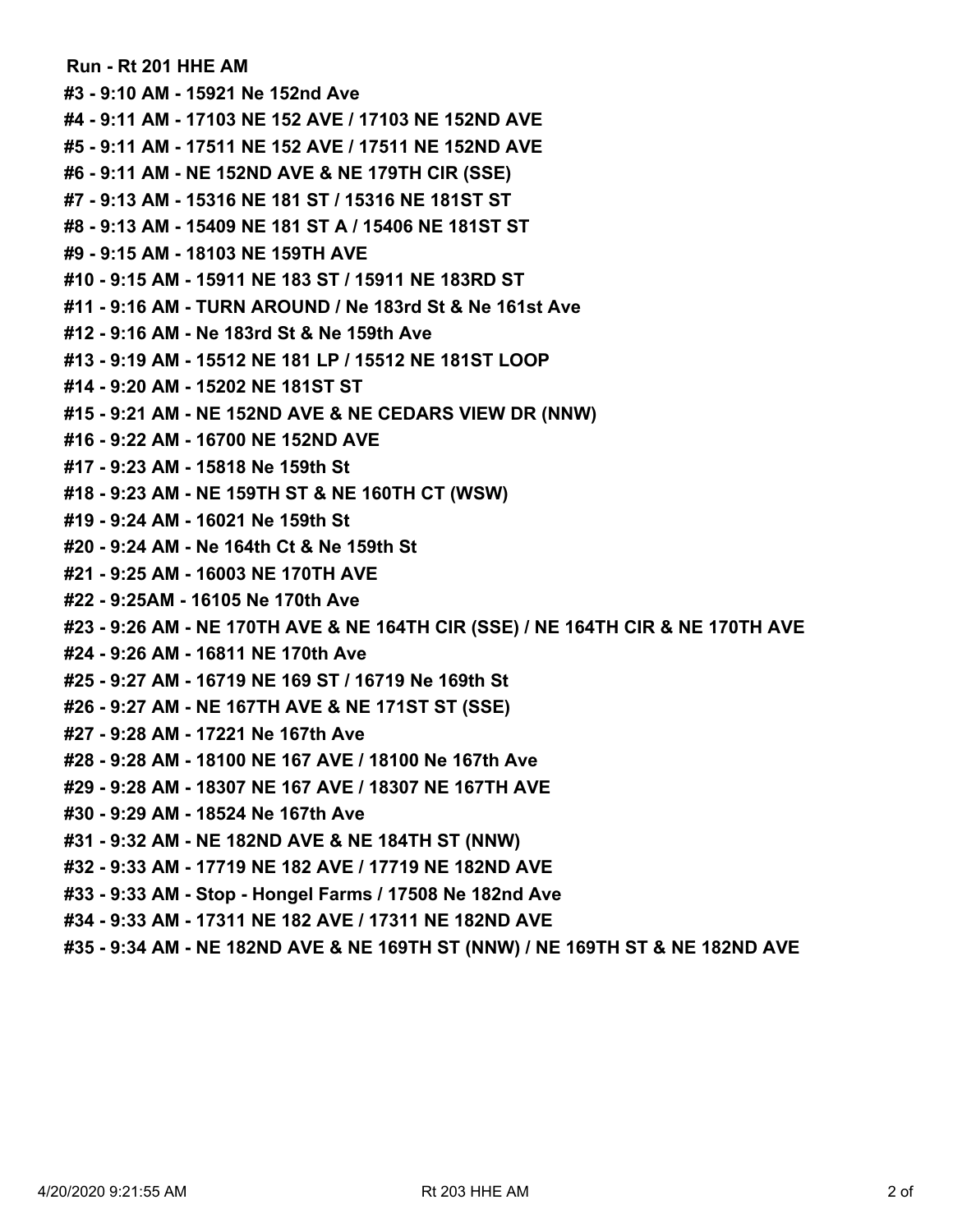**Run - Rt 202 HHE AM #3 - 9:03 AM - NE WESTERHOLM RD & NE 241ST PL (WNW) #4 - 9:06 AM - NE 232ND AVE & (SSE) / & Ne 232nd Ave #5 - 9:09 AM - 19316 NE 222ND AVE #6 - 9:11 AM - 18918 NE 227 AVE / 18918 NE 227TH AVE #7 - 9:12 AM - 19201 Ne 227th Ave #8 - 9:13 AM - Stop - Turnaround in Cul-De-Sac / 22614 Ne 192nd Cir #9 - 9:16 AM - NE 189TH ST & NE 221ST AVE (ENE) #10 - 9:17 AM - 21902 NE 189TH ST #11 - 9:18 AM - 21615 NE 189TH ST #12 - 9:19 AM - 21311 Ne 189th St #13 - 9:19 AM - 21213 NE 189 ST / 21213 NE 189TH ST #14 - 9:20 AM - NE 189TH ST & NE 212TH AVE (ENE) / NE 212TH AVE & NE 189TH ST #15 - 9:21 AM - 20612 NE 189 ST / 20612 NE 189TH ST #16 - 9:22 AM - NE 189TH ST & NE 204TH AVE (ENE) #17 - 9:22 AM - 18800 NE 204 AVE / 18800 NE 204TH AVE #18 - 9:23 AM - 18508 NE 204TH AVE #19 - 9:24 AM - Turnaround / Cul de Sac at end of Ne 204th Ave #20 - 9:28 AM - 18320 NE 198 AVE / 18320 Ne 198th Ave #21 - 9:29 AM - 20005 Ne 182nd St #22 - 9:30 AM - Turnaround / Ne 201st Ct & Ne 182nd St #23 - 9:32 AM - 19710 NE MATTSON RD #24 - 9:34 AM - 19107 NE 184 ST / 19107 Ne 184th St #25 - 9:34 AM - NE 184TH ST & NE 189TH CT (ENE) #26 - 9:35 AM - NE 184TH ST & NE 186TH CT (ENE)**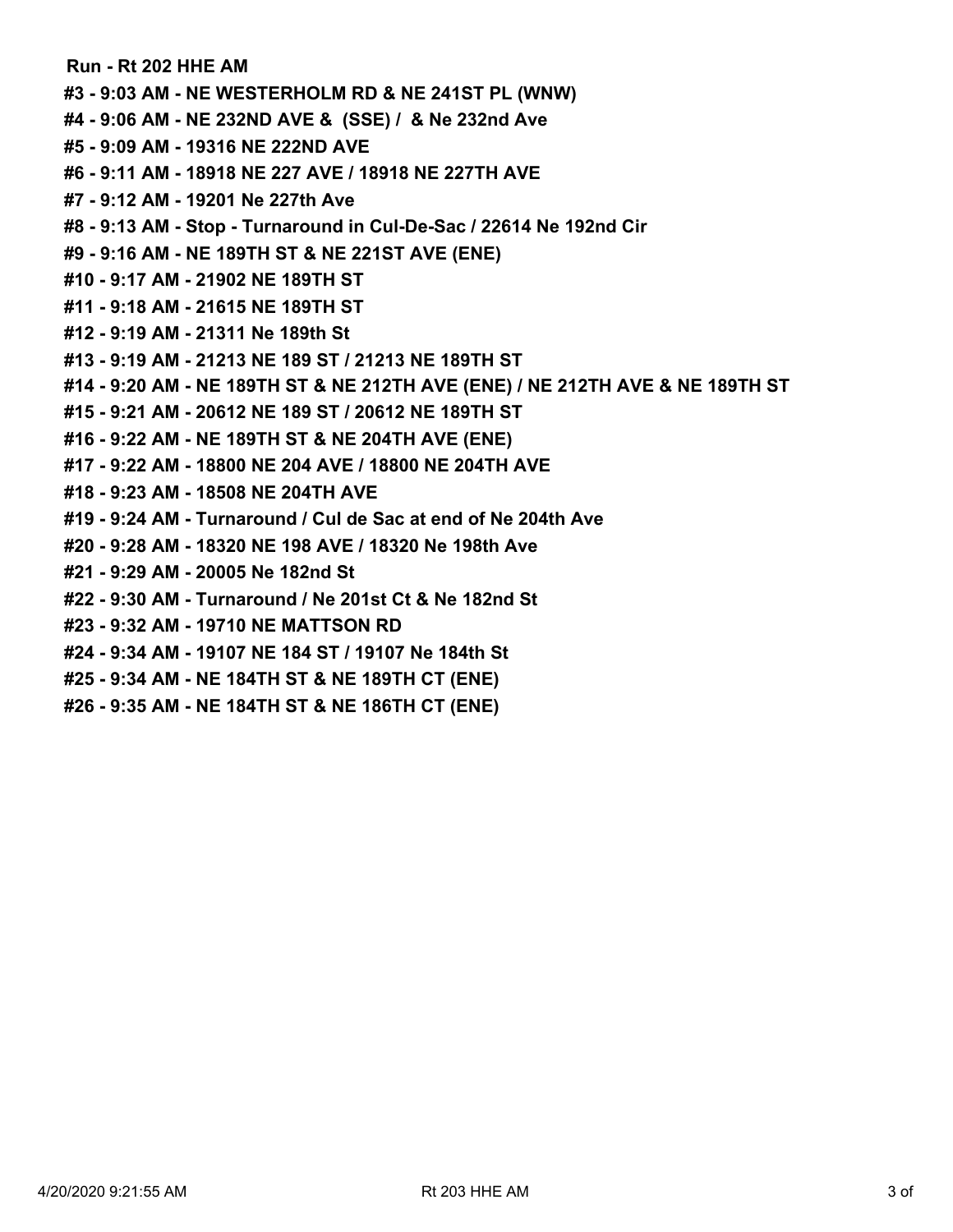**Run - Rt 203 HHE AM**

**#3 - 9:00 AM - 21919 Ne 169th St**

**#4 - 9:00 AM - 22103 NE 169 ST / 22103 NE 169TH ST**

**#5 - 9:00 AM - 22107 NE 169TH ST**

**#6 - 9:00 AM - STOP-Turnaround in Trucking Lot / 16517 Ne 222nd Ave**

**#7 - 9:04 AM - 16514 NE 222 AVE / 16524 Ne 222nd Ave**

**#8 - 9:05 AM - 22210 Ne 169th St**

**#9 - 9:06 AM - 22502 Ne 169th St**

**#10 - 9:06 AM - 22608 Ne 169th St**

**#11 - 9:06 AM - NE 169TH ST & NE 227TH AVE (WSW) / NE 227TH AVE & NE 169TH ST**

**#12 - 9:12 AM - 24320 NE RICHARDS RD**

**#13 - 9:14 AM - Turnaround / 25098 Ne Richards Rd**

**#14 - 9:14 AM - NE 169TH ST & NE 236TH CT (ENE) / NE 236TH CT & NE 169TH ST**

**#15 - 9:16 AM - Ne 232nd Ave & Ne Horne Rd**

**#16 - 9:16 AM - 23302 Ne Horne Rd**

**#17 - 9:17 AM - 17405 Ne Horne Rd**

**#18 - 9:18 AM - 17702 Ne 232nd Ave**

**#19 - 9:19 AM - NE 232ND AVE & NE 178TH ST (SSE) / NE 178TH ST & NE 232ND AVE**

**#20 - 9:19 AM - 17811 Ne 232nd Ave**

**#21 - 9:19 AM - NE 232ND AVE & NE 179TH ST (SSE)**

**#22 - 9:20 AM - 17912 Ne 232nd Ave**

**#23 - 9:20 AM - NE 232ND AVE & NE 180TH ST (SSE) / NE 180TH ST & NE 232ND AVE**

**#24 - 9:21 AM - 22908 NE 185 CIR / 22908 NE 185TH CIR**

**#25 - 9:22 AM - Stop - Turnaround / 22812 Ne 185th Cir**

**#26 - 9:25 AM - 18607 NE ERICKSON RD**

**#27 - 9:26 AM - NE ERICKSON RD & NE 229TH CT (E)**

**#28 - 9:30 AM - NE 199TH ST & NE 237TH AVE (SW)**

**#29 - 9:37 AM - 21109 Ne Risto Rd**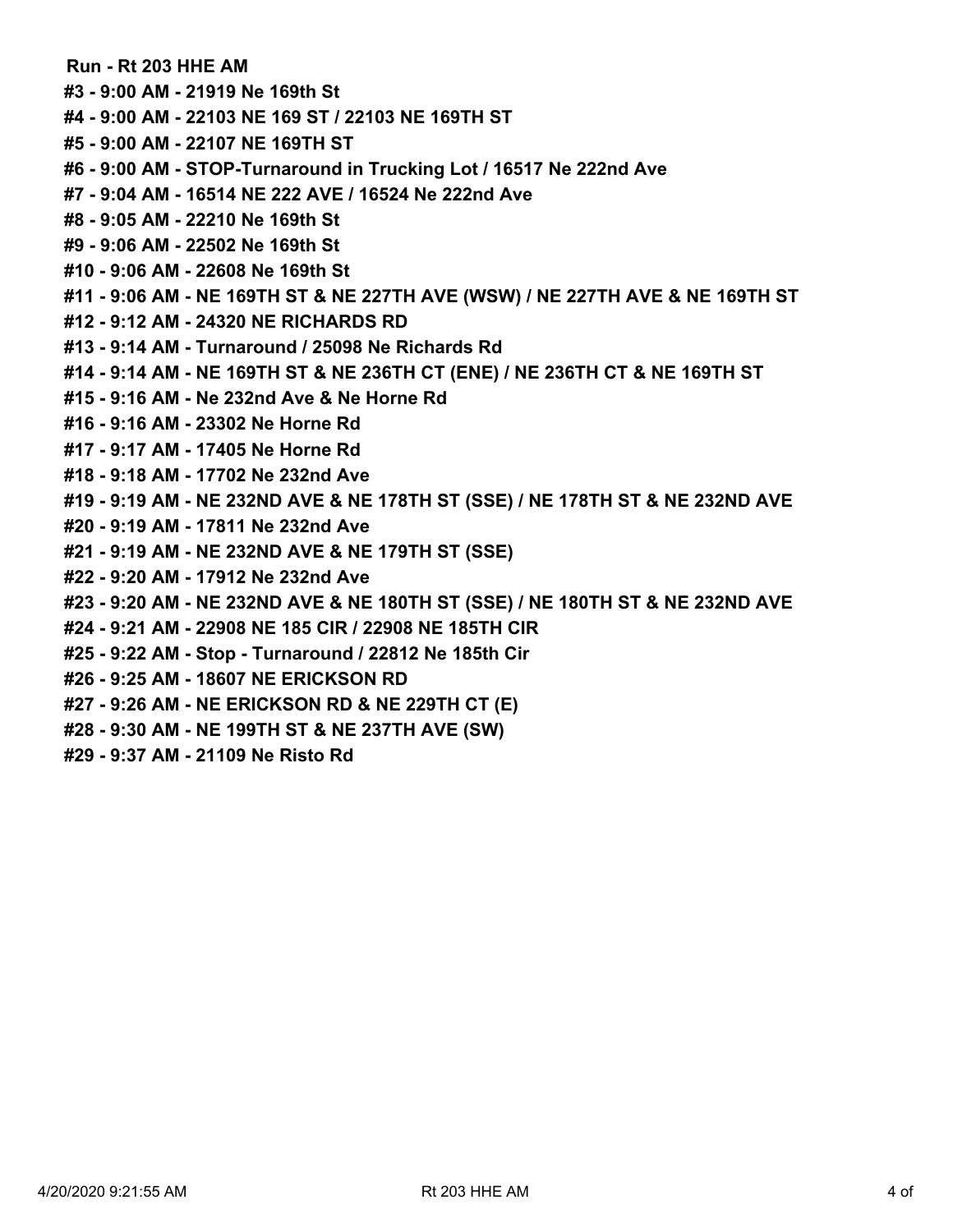**Run - Rt 204 HHE AM**

**#3 - 9:05 AM - NE 139TH ST & NE POWELL RD (SW) / NE 139TH ST & NE RAWSON RD**

- **#4 9:05 AM 23105 Ne Rawson Rd**
- **#5 9:06 AM 24619 NE RAWSON RD**
- **#6 9:08 AM NE RAWSON RD & NE 257TH AVE (SSW)**
- **#7 9:09 AM Ne Rawson Rd & Ne 150th Way**
- **#8 9:09 AM 26175 NE RAWSON RD**
- **#9 9:09 AM NE RAWSON RD & NE WINSOR DR (WSW) / NE Winsor Rd & NE Rawson Rd**
- **#10 9:14 AM L1400 RD & NE RAWSON MILL RD (NNW) / NE Rawson Rd & NE Rawson Mill**
- **Rd#11 9:18 AM 25960 Ne Rawson Rd**
- **#12 9:20 AM 25716 Ne Rawson Rd**
- **#13 9:21 AM Ne 257th Ave & Ne Rawson Rd**
- **#14 9:22 AM 25516 NE RAWSON RD**
- **#15 9:23 AM FIRE STATION / NE 249TH AVE & NE RAWSON RD**
- **#16 9:24 AM Do Not Miss / 24404 Ne Rawson Rd**
- **#17 9:26 AM 24723 Ne Hinness Rd**
- **#18 9:26 AM 25001 Ne Hinness Rd**
- **#19 9:28 AM NE HINNESS RD & NE GLORY RD (WSW) / NE GLORY RD & NE HINNESS RD**
- **#20 9:28 AM 26405 NE HINNESS RD**
- **#21 9:29 AM 26022 NE HINNESS RD**
- **#22 9:31 AM 24516 NE HINNESS RD**
- **#23 9:33 AM NE RAWSON RD & NE BONANZA RD (ENE) / NE BONANZA RD & NE RAWSON**
- **RD#24 9:33 AM 23230 NE RAWSON RD**
- **#25 9:34 AM NE RAWSON RD & NE 230TH CT (NNE) / NE 230TH CT & NE RAWSON RD**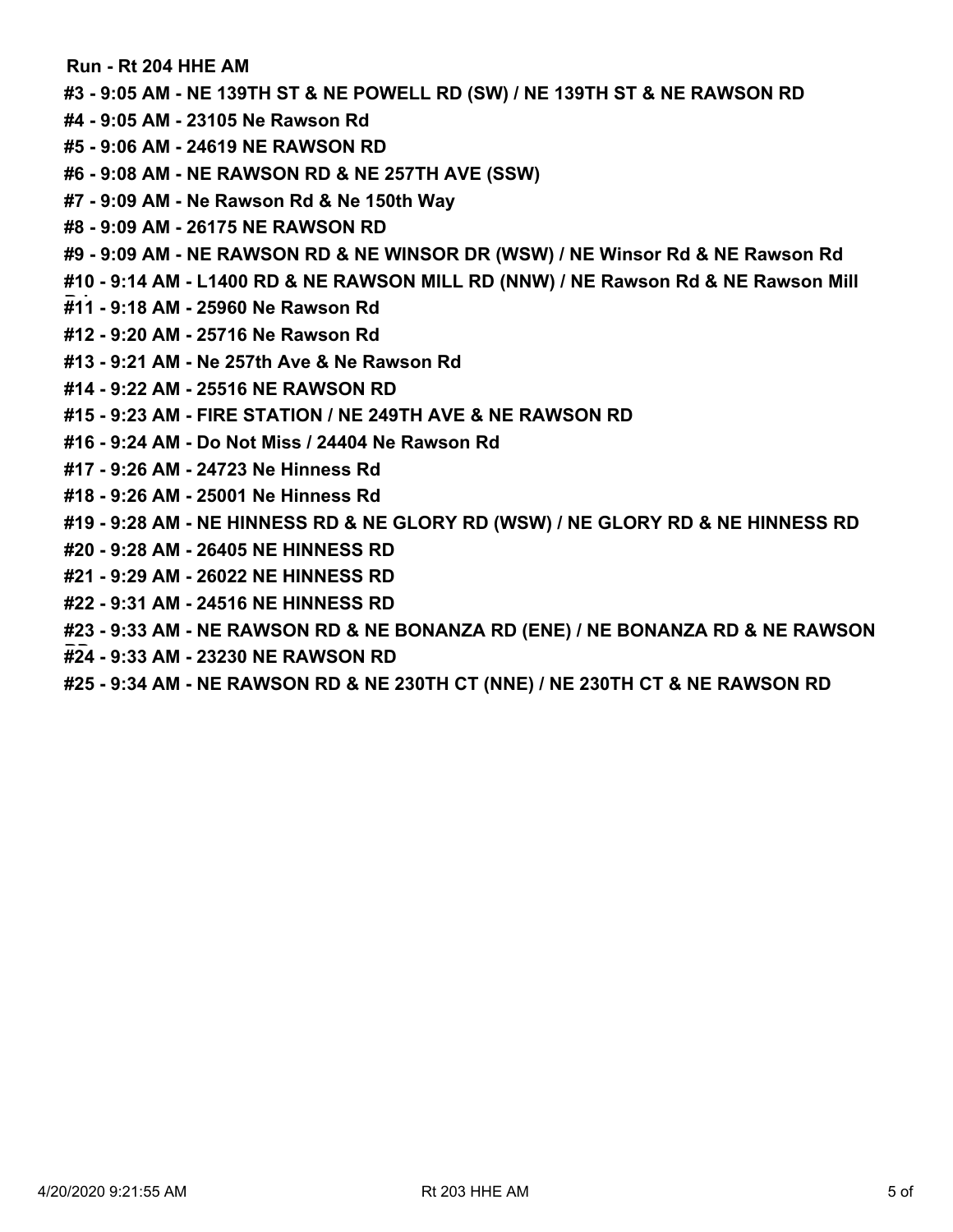**Run - Rt 205 HHE AM**

- **#3 9:05 AM NE 88TH ST & 167th Ave (WSW) / 167th Ave & Ne 88th St**
- **#4 9:05 AM 16800 Ne 88th St**
- **#5 9:10 AM NE 202nd AVE TURN AROUND JUST PAST BRIDGE / 9312 Ne 202nd Ave**
- **#6 9:14 AM 17802 NE 88 ST / 17802 NE 88TH ST**
- **#7 9:15 AM 16918 NE 88 ST / 16918 NE 88TH ST**
- **#8 9:17 AM NE 165TH AVE & NE 78TH WAY (SSE)**
- **#9 9:18 AM NE 165TH AVE & NE 79TH ST (SSE)**
- **#10 9:18 AM NE 165TH AVE & NE 80TH ST (SSE)**
- **#11 9:20 AM Ne 165th Ave & Ne 81st St**
- **#12 9:21 AM Group Stop / NE 166TH AVE & NE 81ST ST**
- **#13 9:21 AM Group Stop / Ne 82nd St & Ne 166th Ave**
- **#14 9:22 AM NE 82ND ST & NE 164TH AVE (ENE) / NE 164TH AVE & NE 82ND ST**
- **#15 9:23 AM NE 82ND ST & NE 163RD AVE (ENE) / NE 163RD AVE & NE 82ND ST**
- **#16 9:23 AM 8008 NE 163 AVE / 8008 NE 163RD AVE**
- **#17 9:25 AM NE 83rd St. & NE 165th Ave (WSW) / NE 165th Ave & NE 83rd St.**
- **#18 9:27 AM NE 165th Ave & NE 86th ST (SSE) / Ne 165th Ave & Ne 86th St**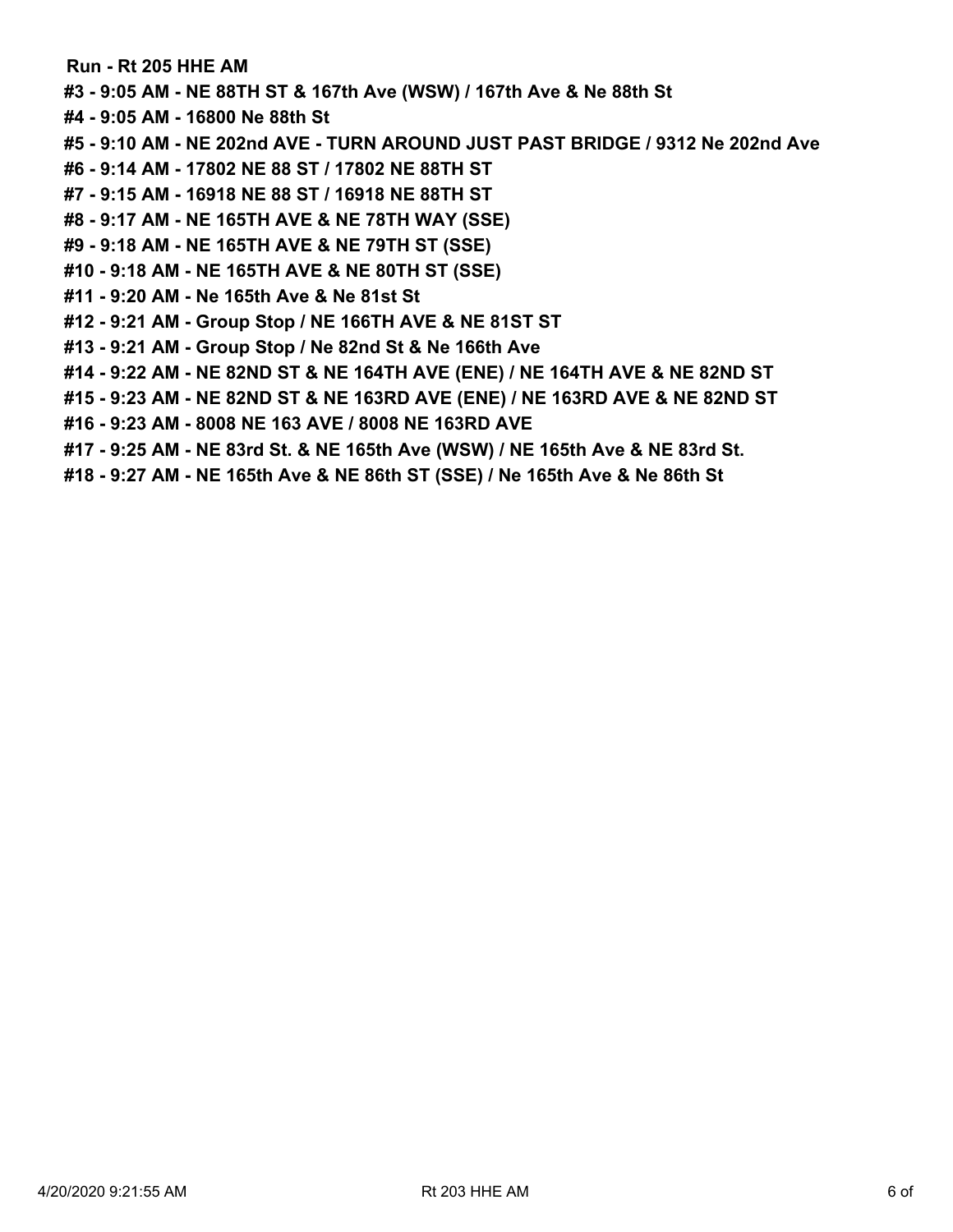**Run - Rt 206 HHE AM #3 - 9:18 AM - 18515 Ne 174th St #4 - 9:20 AM - 20405 NE 174 ST / 20405 NE 174TH ST #5 - 9:21 AM - 17211 Ne Baker Creek Rd #6 - 9:21 AM - 17201 Ne Baker Creek Rd #7 - 9:22 AM - NE 169TH ST & (WSW) / NE 169TH ST & NE 212TH AVE #8 - 9:24 AM - 21410 Ne 174th St #9 - 9:24 AM - 21308 NE 174 ST / 21308 Ne 174th St #10 - 9:26 AM - P/U & T/A on Left @ Barn / 17505 Ne 212th Ave #11 - 9:28 AM - 17402 NE 212 AVE / 17402 Ne 212th Ave**

- **#12 9:28 AM 16922 Ne Baker Creek Rd**
- **#13 9:32 AM 17126 Ne Baker Creek Rd**
- **#14 9:33 AM 17201 NE BAKER CREEK RD / 17227 Ne Baker Creek Rd**
- **#15 9:33 AM 20118 NE 174TH ST**
- **#16 9:35 AM 17502 Ne 192nd Ave**
- **#17 9:36 AM NE 192ND AVE & NE 178TH ST (SSE)**
- **#18 9:36 AM 17929 Ne 192nd Ave**
- **#19 9:37 AM 18014 NE 192ND AVE**
- **#20 9:38 AM 18417 NE 192ND AVE**
- **#21 9:38 AM Ne 207th Ave & Ne 185th St**
- **#22 9:39 AM Ne Baker Creek Rd & Ne Morgan Cir**
- **#23 9:39 AM Ne Baker Creek Rd & Ne Karlsen Dr**
- **#24 9:41 AM AKA NE 207th Ave / Ne Baker Creek Rd & Ne 169th St**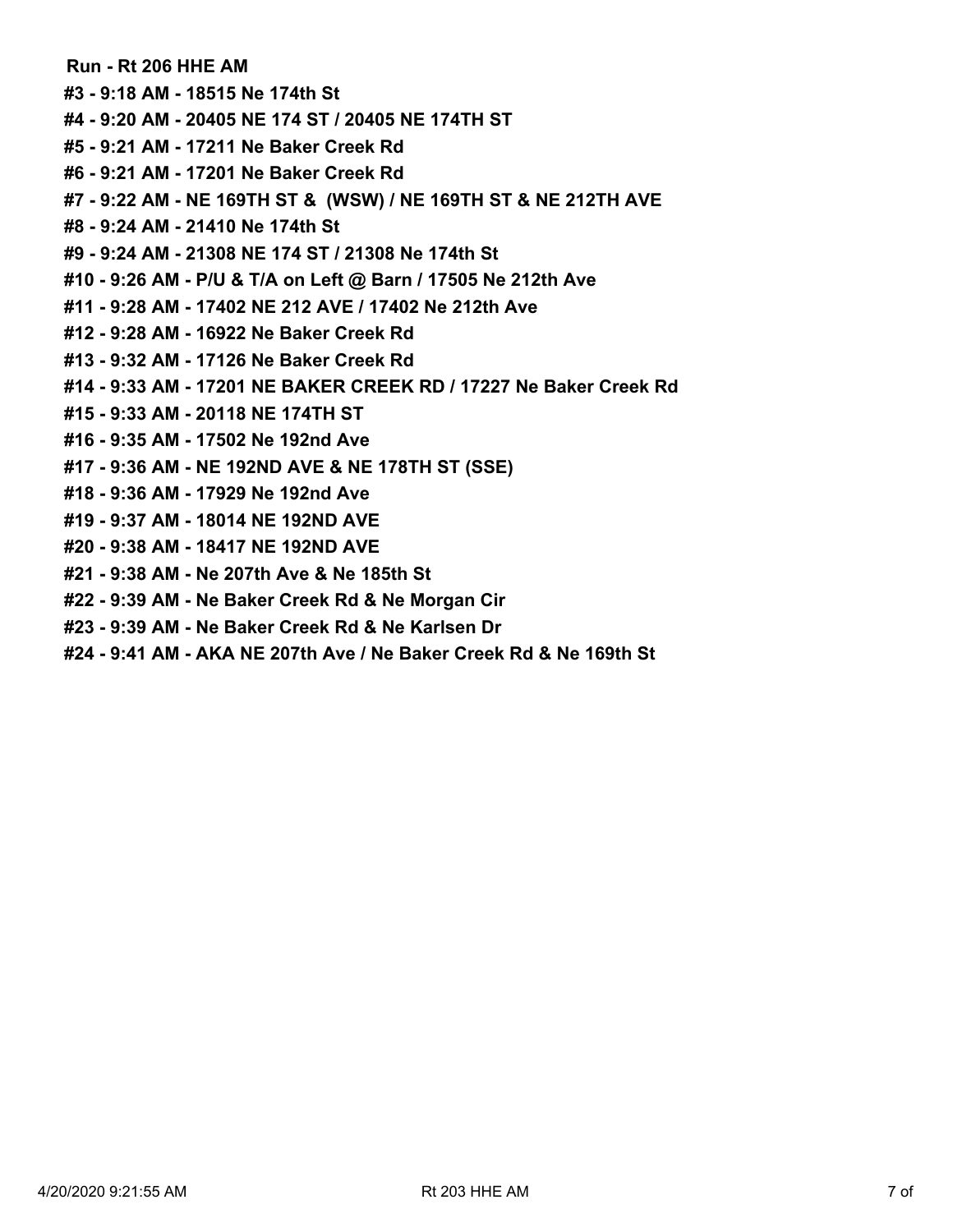**Run - Rt 207 HHE AM**

**#3 - 9:15 AM - NE 99TH ST & NE 168TH CT (ENE) / NE 168TH CT & NE 99TH ST**

- **#4 9:15 AM ne 165th Ave & Ne 99th St**
- **#5 9:16 AM Ne 96th St & Ne 162nd Ave**
- **#6 9:16 AM NE 94TH ST & NE 163RD AVE (WSW)**
- **#7 9:17 AM NE 94TH ST & NE 165TH AVE (WSW) / NE 165TH AVE & NE 94TH ST**
- **#8 9:17 AM NE 165TH AVE & NE 95TH ST (SSE)**
- **#9 9:17 AM NE 165TH AVE & NE 96TH ST (SSE)**
- **#10 9:18 AM Ne 164th Ave & Ne 96th St**
- **#11 9:18 AM NE 96TH ST & NE 163RD CT (ENE) / NE 163RD CT & NE 96TH ST**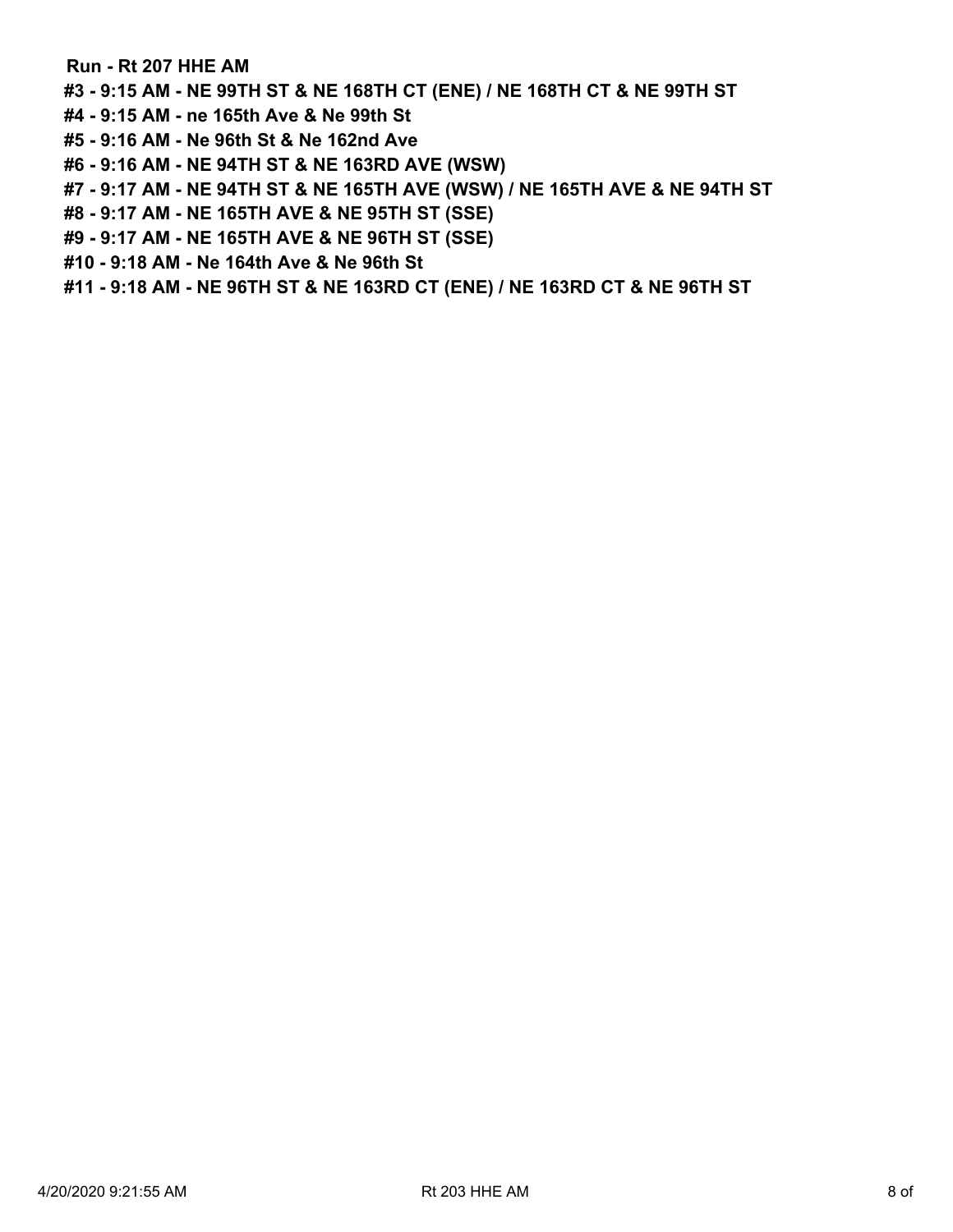**Run - Rt 208 HHE AM #3 - 9:12 AM - NE 163RD AVE & NE 89TH CIR (NNW) #4 - 9:13 AM - 16321 NE 88TH WAY #5 - 9:14 AM - NE 164TH AVE & NE 91ST ST (SE) #6 - 9:15 AM - NE 164TH AVE & NE 92ND ST (SSE) #7 - 9:16 AM - Ne 93rd St & Ne 164th Ave #8 - 9:18 AM - NE 163RD AVE & NE 91ST ST (NNW) #9 - 9:20 AM - 9017 NE WARD RD #10 - 9:20 AM - 9101 NE WARD RD #11 - 9:20 AM - 9111 NE WARD RD / 9111 NE Ward Rd #12 - 9:20 AM - 9201 Ne Ward Rd / & Ne Ward Rd #13 - 9:23 AM - 11213 NE WARD RD #14 - 9:23 AM - 11715 NE WARD RD**

**#16 - 9:45 AM - 9203 NE WARD RD**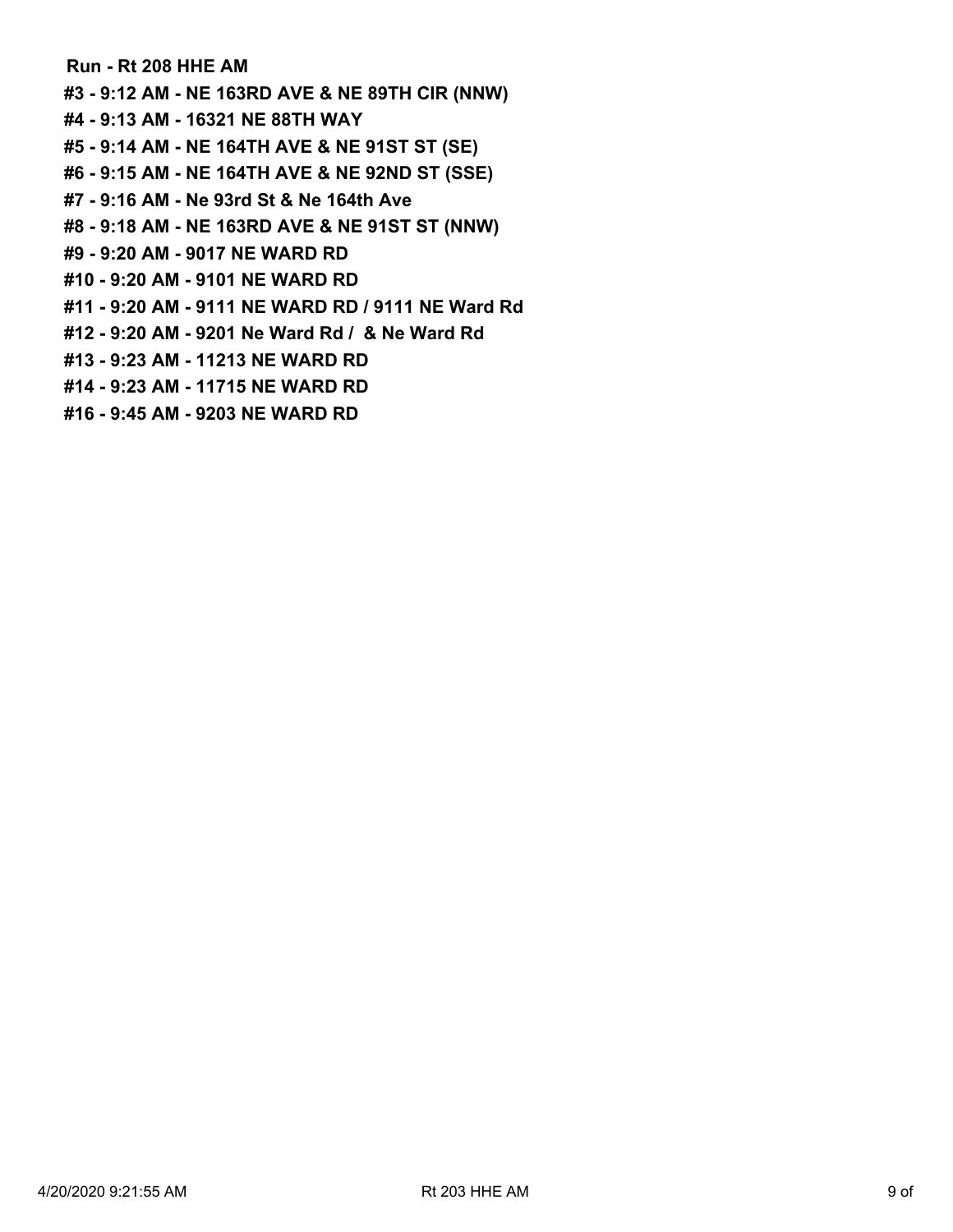**Run - Rt 209 HHE AM #3 - 9:04 AM - 22413 NE 109 ST / 22413 NE 109TH ST #4 - 9:04 AM - 22711 NE 109 ST / 22711 Ne 109th St #5 - 9:04 AM - NE 109TH ST & NE 232ND AVE (S) / NE 232ND AVE & NE 109TH ST #6 - 9:09 AM - 12400 NE 239TH AVE #7 - 9:11 AM - 11908 NE 245 CT / 11908 NE 245TH CT #8 - 9:12 AM - 24616 NE 123RD CIR #9 - 9:13 AM - 12407 Ne 245th Ave #10 - 9:15 AM - 13009 NE 246 AVE / 13009 NE 246th Ave #11 - 9:15 AM - 24514 NE 132ND CIR #12 - 9:15 AM - NE 24500 132 CIR / 24500 NE 132ND CIR #13 - 9:16 AM - TURN AROUND / 24115 Ne 132nd Cir #14 - 9:18 AM - 12804 NE 246TH AVE #15 - 9:19 AM - NE 128TH ST & NE 242ND CT (ENE) #16 - 9:23 AM - NE SUMMER DR & NE SHANGHAI RD (N) / NE SUMMER DR & NE 232ND AVE #17 - 9:23 AM - NE 232ND AVE & NE 115TH ST (NNW) #18 - 9:24 AM - NE 232ND AVE & NE 113TH ST (NNW) #19 - 9:24 AM - NE 109TH ST & NE MEAD RD (ENE) / NE MEAD RD & NE 109TH ST #20 - 9:25 AM - Ne 215th Ave & Ne 109th St #21 - 9:28 AM - NE 212TH AVE & NE 147TH ST (SSE) / NE 147TH ST & NE 212TH AVE #22 - 9:28 AM - 14803 Ne 212th Ave #23 - 9:28 AM - 15500 NE 212TH AVE #24 - 9:28 AM - 15615 NE 212TH AVE #25 - 9:36 AM - 20410 NE 159 ST / 20410 NE 159TH ST**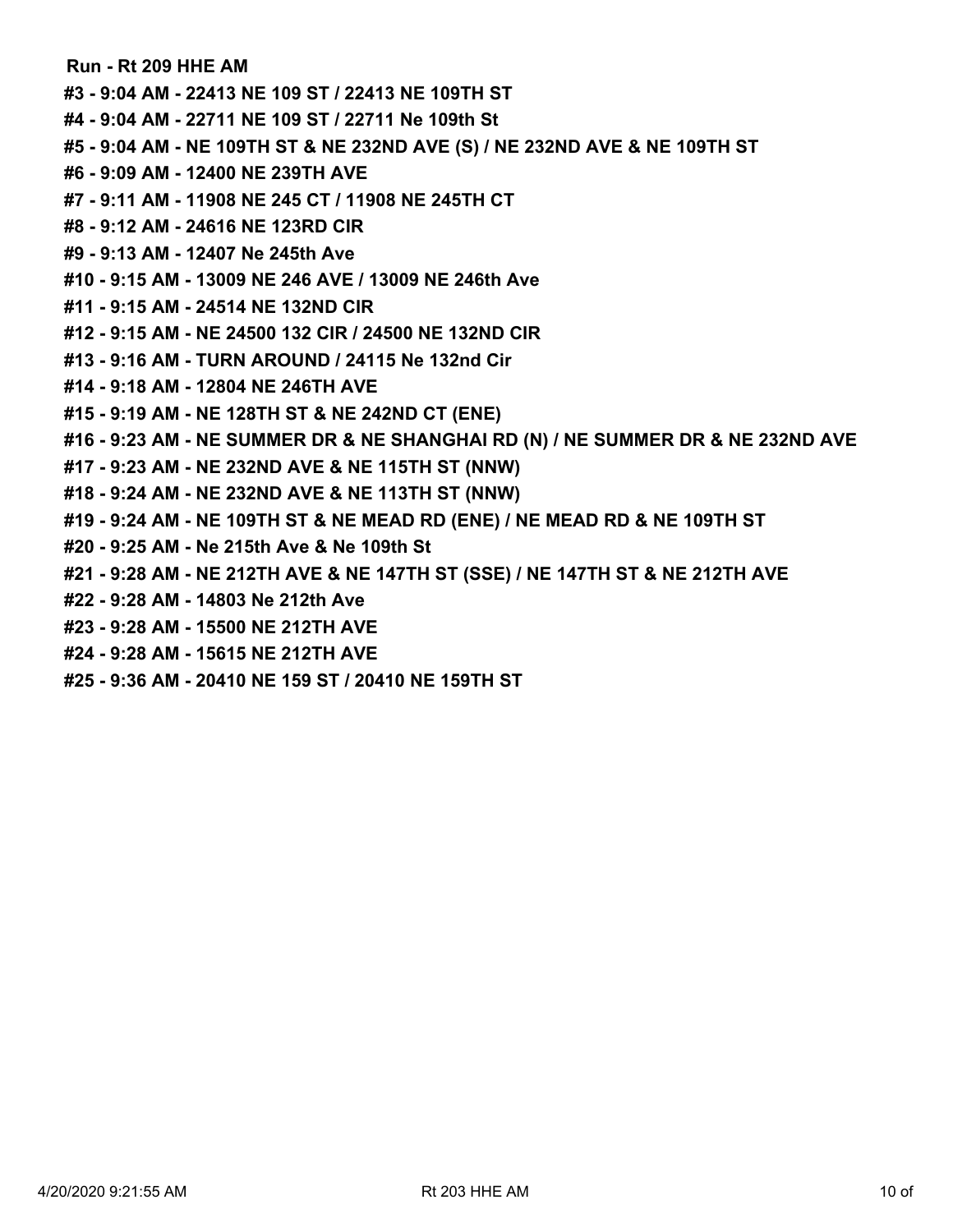## **Run - Rt 210 HHE AM**

**#3 - 9:19 AM - 16610 Ne 159th St**

**#4 - 9:19 AM - 16516 NE 159 ST / 16516 NE 159TH ST**

**#5 - 9:23 AM - NE PARKINEN RD & NE 160TH AVE (SSW) / NE 160TH AVE & NE PARKINEN RD**

**#6 - 9:24 AM - NE PARKINEN RD & NE 148TH ST (SSW) / NE 148TH ST & NE PARKINEN RD**

- **#7 9:25 AM 15215 NE PARKINEN RD**
- **#8 9:28 AM 15216 NE 172 AVE / 15216 NE 172ND AVE**
- **#9 9:30 AM NE 172ND AVE & NE 131ST ST (NNW)**
- **#10 9:31 AM 12604 Ne 172nd Ave**
- **#11 9:31 AM 12302 NE 172 AVE / 12302 NE 172ND AVE**
- **#12 9:36 AM 15105 NE 152 AVE / 15105 NE 152ND AVE**
- **#13 9:37 AM 16625 Ne 159th St**
- **#14 9:38 AM NE 159TH ST & NE 170TH AVE (WSW)**
- **#15 9:39 AM 17415 NE 159th St COUNTRY FRIENDS DAYCARE / 17415 NE 159TH ST**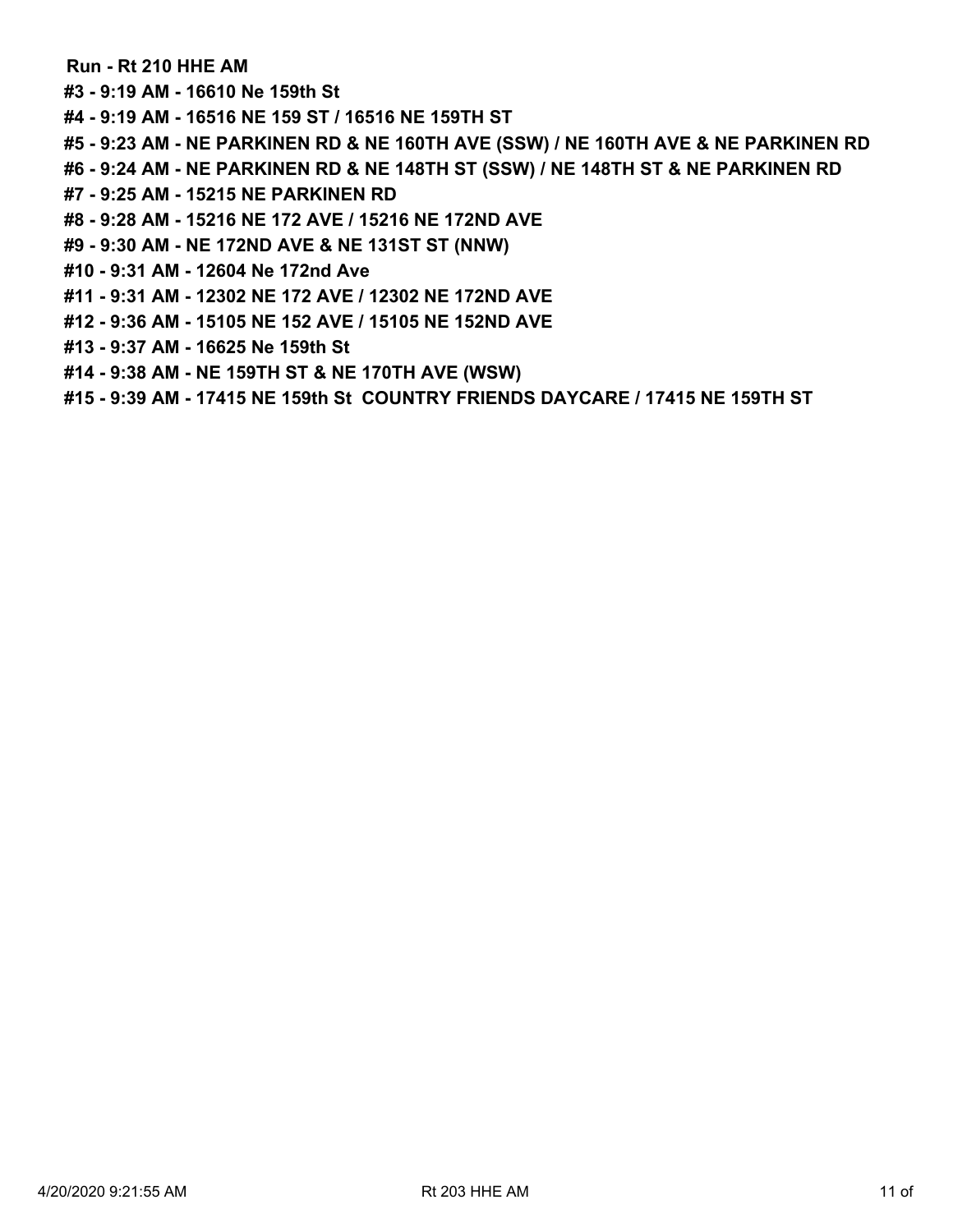**Run - Rt 211 HHE AM #3 - 9:07 AM - Ne 202nd Ave & Ne 153rd Cir #4 - 9:07 AM - Ne 202nd Ave & Ne 152nd Cir #5 - 9:08 AM - 14709 NE 202ND AVE #6 - 9:08 AM - 14606 NE 202 AVE / 14606 Ne 202nd Ave #7 - 9:09 AM - 20008 NE 139 ST / 20008 Ne 139th St #8 - 9:09 AM - 19604 NE 139 ST / 19604 NE 139TH ST #9 - 9:10 AM - R Side Only / Ne 195th Ave & Ne 139th St #10 - 9:10 AM - 19310 NE 139 ST / 19310 NE 139TH ST #11 - 9:11 AM - Ne 139th St & Ne 186th Ave #12 - 9:12 AM - Ne 144th St & Ne 185th Way #13 - 9:12 AM - NE 144TH ST & NE 186TH AVE (WSW) / Ne 144th St & Ne 186th Ave #14 - 9:13 AM - Ne 192nd Ave & Ne 144th St #15 - 9:13 AM - NE 144TH ST & NE 193RD CT (WSW) #16 - 9:14 AM - 19402 NE 144th St #17 - 9:14 AM - 19503 NE 144 ST / 19503 NE 144TH ST #18 - 9:15 AM - 19704 Ne 144th St #19 - 9:18 AM - NE 139TH ST & NE 219TH CT (WSW) #20 - 9:18 AM - 22803 NE 139TH ST #21 - 9:19 AM - Ne 227th Ave & Ne Powell Rd / & Ne 227th Ave & Ne Powell Rd #22 - 9:21 AM - 13212 NE 227 AVE / 13212 NE 227TH AVE #23 - 9:23 AM - Ne 227th Ave & Ne 128th Cir #24 - 9:25 AM - TURN AROUND / Ne 123rd Cir #25 - 9:27 AM - 12712 NE 227TH AVE #26 - 9:29 AM - Ne 227th Ave & Ne 132nd Cir #27 - 9:30 AM - Ne 227th Ave & Ne 134th Cir #28 - 9:33 AM - NE 139TH ST & NE ECHO RIDGE RD (ENE) #29 - 9:34 AM - 22100 NE 139 ST / 22100 NE 139TH ST #30 - 9:38 AM - StopTURN AROUND / NE 159TH ST**

**#31 - 9:40 AM - NE 159TH ST & NE 212TH AVE (ENE) / Ne 159th St & Ne 212th Ave**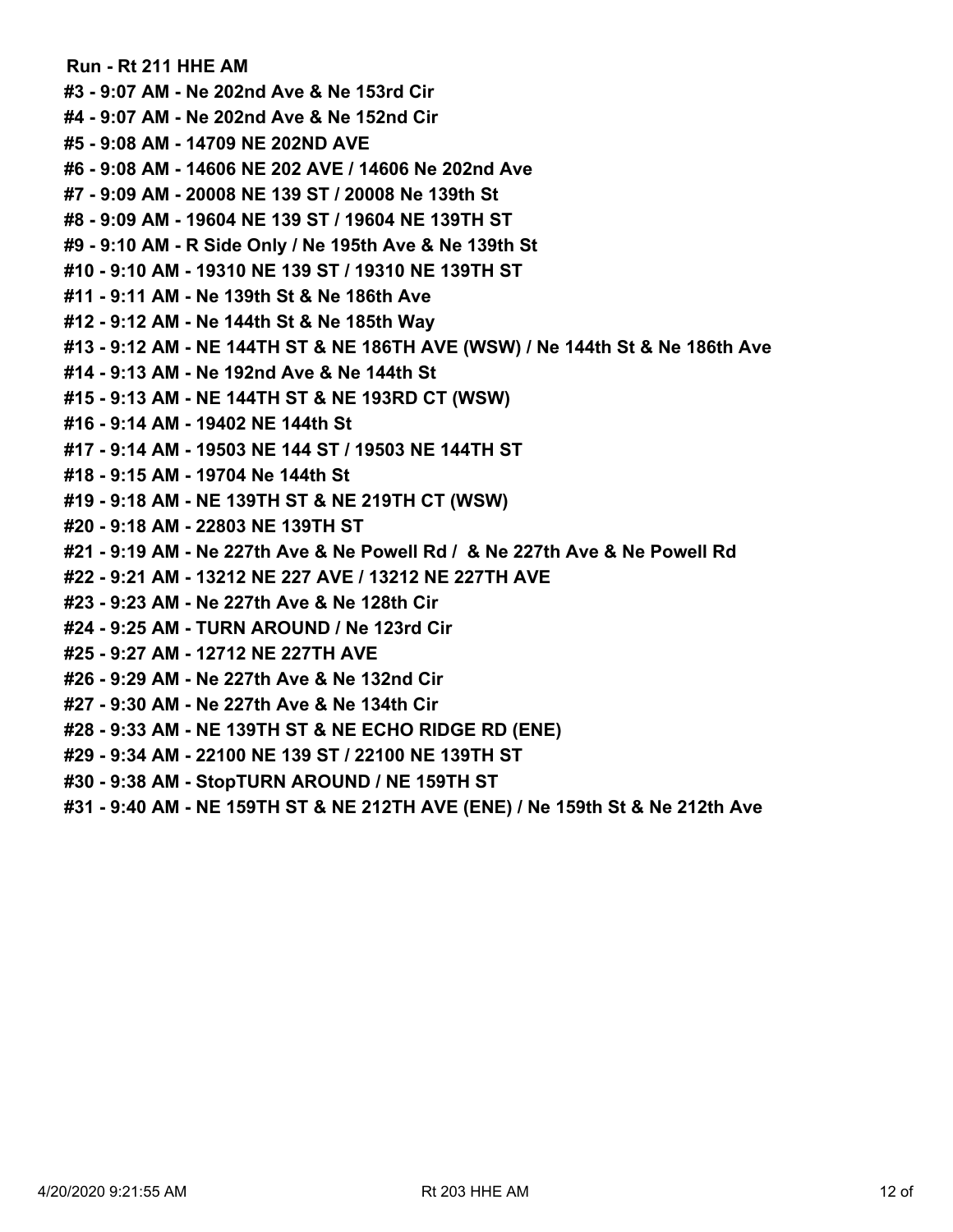**Run - Rt 212 HHE AM**

- **#3 9:11 AM 14211 NE 202 AVE / 14211 NE 202ND AVE**
- **#4 9:14 AM NE 212TH AVE & NE RICHMOND RD (NNW)**
- **#5 9:14 AM 12215 Ne 212th Ave**
- **#6 9:15 AM NE 212TH AVE & NE 122ND ST (NNW) / NE 122ND ST & NE 212TH AVE**
- **#7 9:15 AM NE 212TH AVE & NE 119TH ST (NNW)**
- **#8 9:15 AM 11812 Ne 212th Ave**
- **#9 9:16 AM 11615 Ne 212th Ave**
- **#10 9:16 AM NE 212TH AVE & NE 115TH ST (NNW) / Ne 115th St & Ne 212th Ave**
- **#11 9:17 AM 11414 Ne 212th Ave**
- **#12 9:17 AM 11211 Ne 212th Ave**
- **#13 9:18 AM 20818 NE 109 ST / 20818 NE 109TH ST**
- **#14 9:18 AM NE 109TH ST & NE 207TH AVE (ENE)**
- **#15 9:19 AM NE 109TH ST & NE 202ND AVE (ENE)**
- **#16 9:22 AM Ne 192nd Ave & Ne 109th St**
- **#17 9:23 AM NE 192ND AVE & NE 112TH ST (SSE)**
- **#18 9:23 AM 11220 NE 192ND AVE**
- **#19 9:24 AM 11414 NE 192ND AVE**
- **#20 9:24 AM NE 192ND AVE & NE 116TH ST (SSE) / NE 116TH ST & NE 192ND AVE**
- **#21 9:26 AM NE 192ND AVE & NE 121ST ST (SSE)**
- **#22 9:26 AM 12305 NE 192 AVE / 12305 NE 192ND AVE**
- **#23 9:26 AM 12313 Ne 192nd Ave**
- **#24 9:27 AM 18806 NE 127 CIR / 18806 NE 127TH CIR**
- **#25 9:28 AM 18826 NE 127TH CIR**
- **#26 9:29 AM NE 127TH CIR & NE 125TH WAY (NNW) / NE 125TH WAY & NE 127TH CIR**
- **#27 9:30 AM 19317 NE 119TH ST**
- **#28 9:31 AM 19909 NE 122ND CIR**
- **#29 9:33 AM 12010 NE SLIDERBERG RD**
- **#30 9:36 AM 18621 Ne 119th St**
- **#31 9:39 AM Ne 191st Ave & Ne 139th St**
- **#32 9:39 AM 19211 NE 139 ST / 19211 NE 139TH ST**
- **#33 9:40 AM Ne 195th Ave & Ne 139th St**